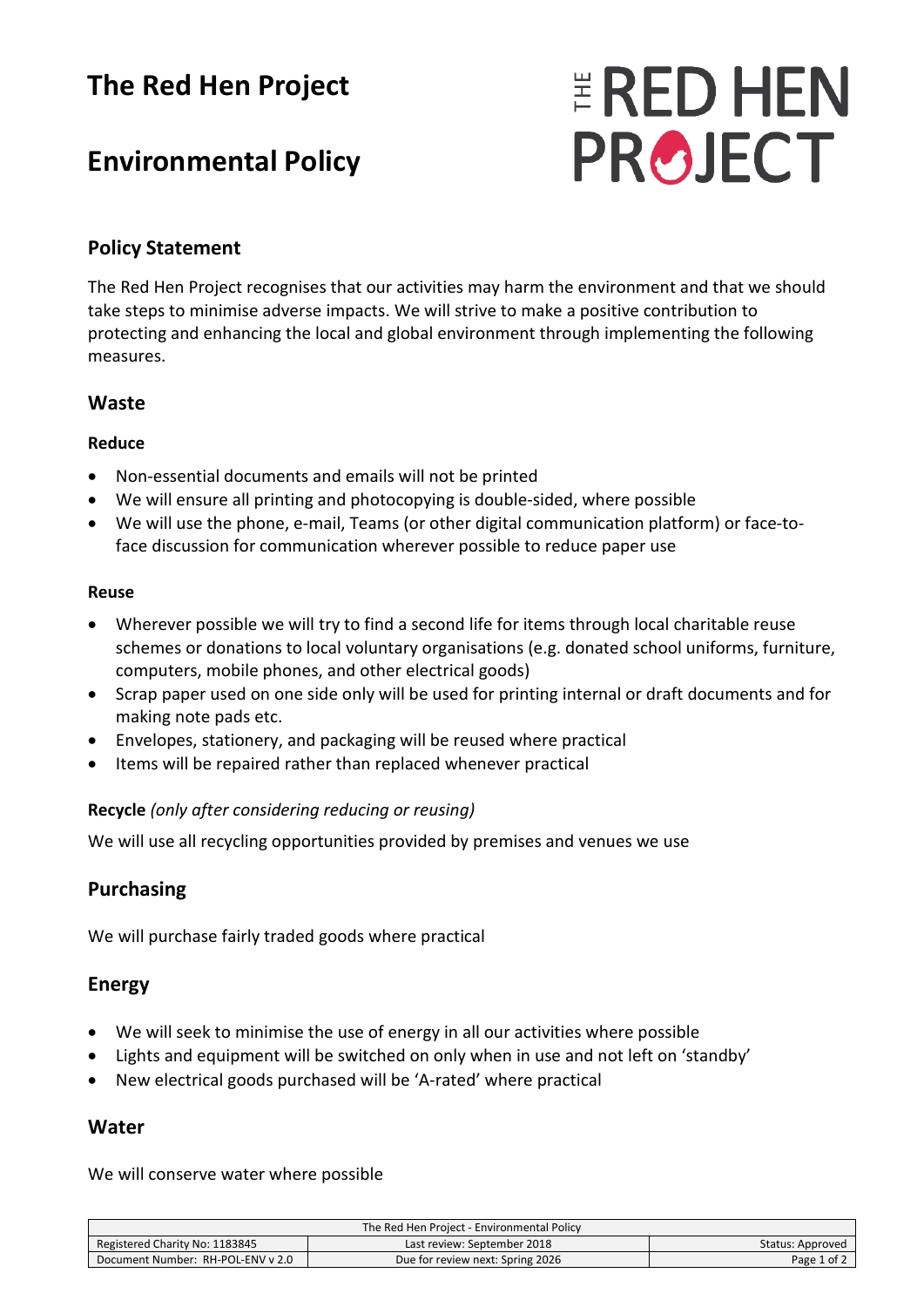|                                  | This policy was adopted at a meeting of The Red Hen Project Trustees Held on 10 <sup>th</sup> February 2022 |
|----------------------------------|-------------------------------------------------------------------------------------------------------------|
| Signed on behalf of the trustees |                                                                                                             |
| Name of signatory                | Lesley Ford                                                                                                 |
| Role of signatory (e.g. chair)   | <b>Chair of Trustees</b>                                                                                    |
| Date to be reviewed              | Spring 2026                                                                                                 |

|                                   | The Red Hen Project - Environmental Policy |                  |
|-----------------------------------|--------------------------------------------|------------------|
| Registered Charity No: 1183845    | Last review: September 2018                | Status: Approved |
| Document Number: RH-POL-ENV v 2.0 | Due for review next: Spring 2026           | Page 1 of 2      |
|                                   |                                            |                  |